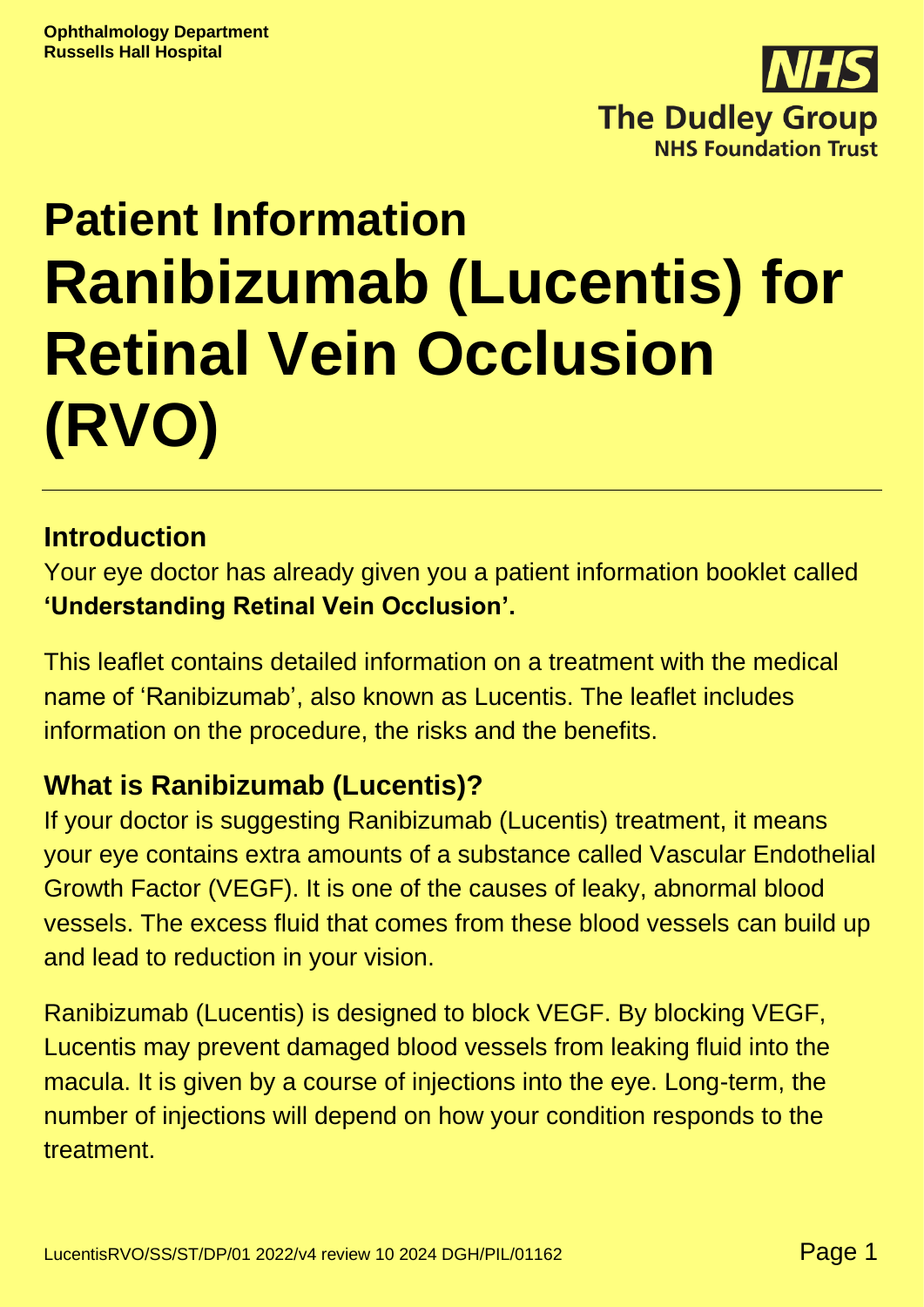The doctor has found that you have a blocked retinal vein, giving rise to haemorrhages and swelling affecting the centre of the retina, called Retinal Vein Occlusion (RVO).

This can appear in different forms, such as Central Retinal Vein Occlusion (CRVO), Hemi-Central Vein Occlusion (HRVO) or Branch Retinal Vein Occlusion (BRVO).

Your doctor may have already suggested / carried out laser treatment if appropriate.

As you suffer from glaucoma / Ocular Hypertension, or have had an Ocular Hypertensive response to a previous Ozurdex Implant, you have been enlisted for Intravitreal Ranibizumab (Lucentis) injections. **Please continue to take your prescribed glaucoma eye drops whilst having these injections.**

Ranibizumab (Lucentis) is one of a group of drugs called anti-VEGF, which are injected into the jelly (vitreous) of the eye. The injections work by penetrating into the nerve layer at the back of the eye (the retina). The macula is the most important part of the retina and is responsible for your central vision.



Figure 1 shows the side image of an eye (image courtesy of NHS Choices).

LucentisRVO/SS/ST/DP/01 2022/v4 review 10 2024 DGH/PIL/01162 **Page 2**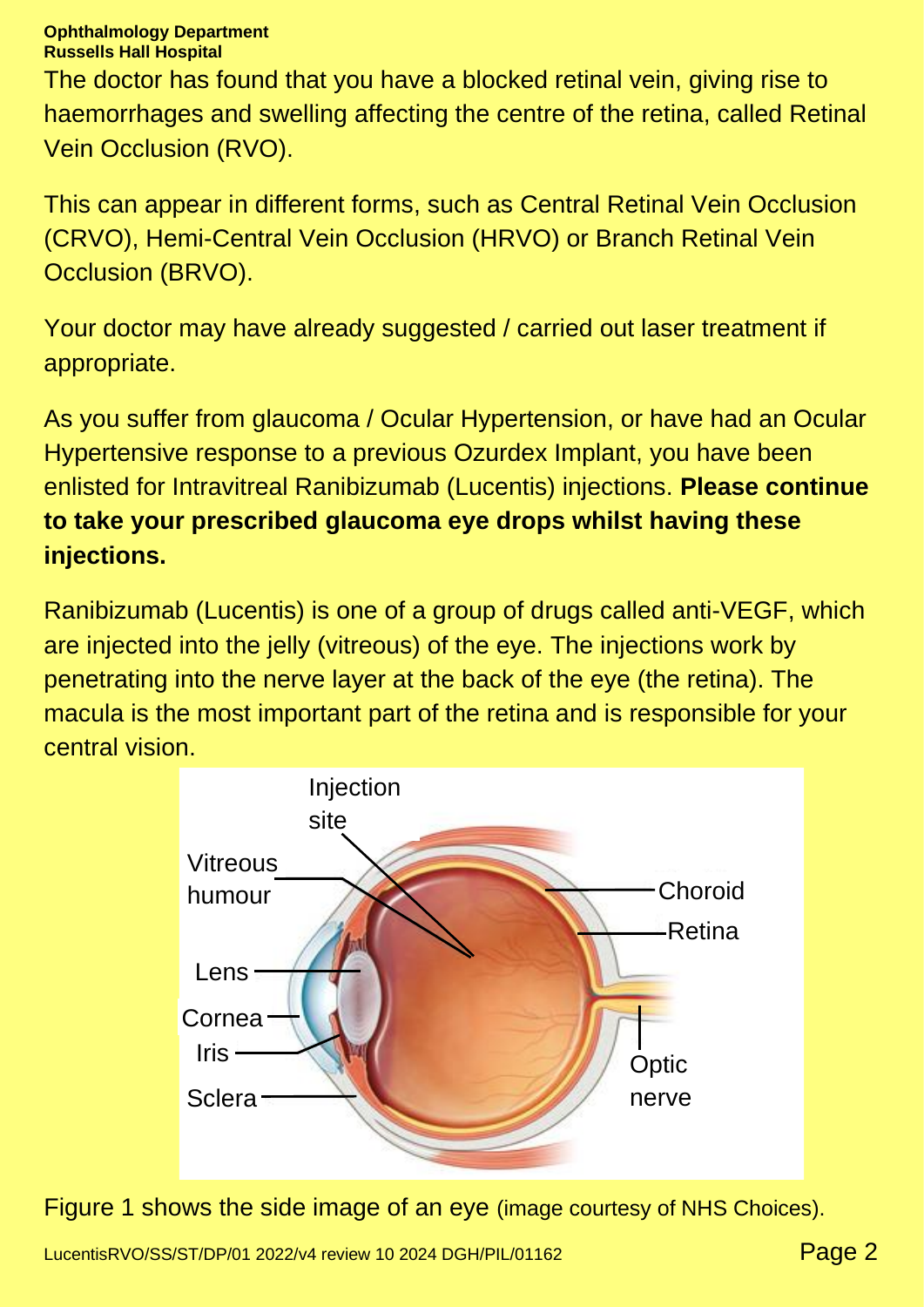Over time, the injections close up the leaking blood vessels affecting the macula, which should reduce the swelling in the macula, and hopefully improve your vision. Your doctor may suggest additional laser treatment if appropriate.

The number and frequency of the injections and the overall duration of treatment depends on the diagnosis and severity of the condition. Many patients have to have the injections for up to three years or longer. Your doctor will choose and discuss the treatment plan (regimen) best suited to your eye.

## **How long am I consenting for treatment?**

You will be given an indefinite course of treatment, unless you withdraw consent or lose capacity.

#### **What happens during the treatment?**

You should not feel any pain during the eye injections, since your eye is numbed with anaesthetic drops prior to the injections. You may feel some pressure on your eye. You will not need to stay in hospital.

#### **After the treatment**

Most patients will not have any eye drops after the injection, however, a small number of patients may be given antibiotic drops for five days after the treatment. Your doctor will discuss this with you. You can take a couple of Paracetamol tablets (500mg) in the morning of the injection or afterwards (if not allergic) if necessary.

Please continue to take any other eye drops that you already use (such as for glaucoma). After the injection, the eye will be covered by an eye shield to prevent corneal scratch / abrasion. Please keep the shield on the eye until the next morning.

#### **Will my vision improve with the injection?**

• In the BRAVO and CRUISE studies, there was significantly greater improvement in vision in RVO patients after six months of Ranibizumab (Lucentis) injections, and was maintained to 12 months.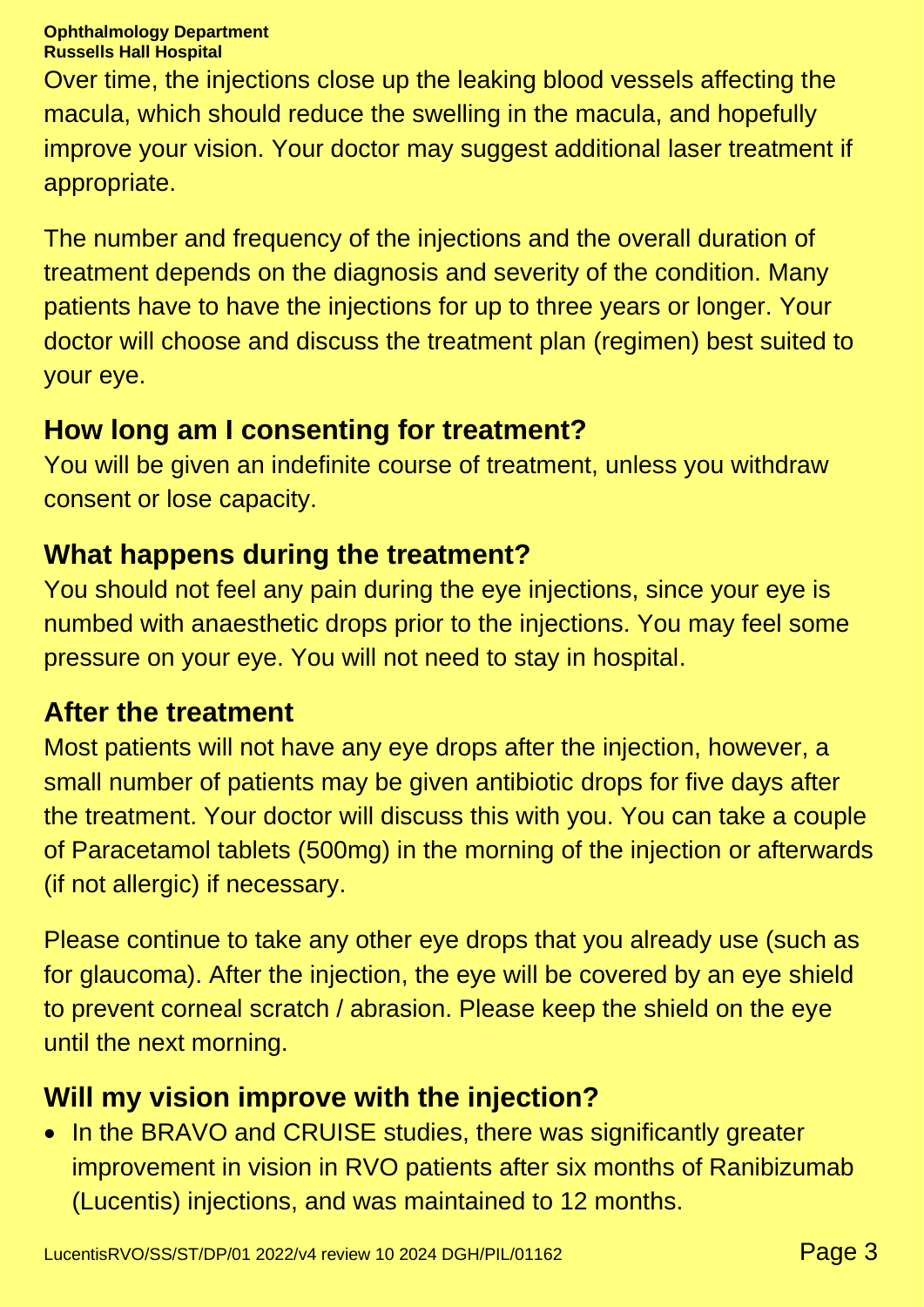• Intravitreal Ranibizumab (Lucentis) is a safer option in patients with glaucoma, ocular hypertension and steroid responders compared with Ozurdex Implants.

#### **What are the benefits?**

The benefits of the treatment are:

- The injections should reduce inflammation and swelling in the macula of your eye.
- It can also help improve vision and prevent further damage.

## **What are the risks of having the injections?**

You need to know about the side effects. Most treatments have some risks. The risk of Ranibizumab (Lucentis) is as follows:

- Up to 3.5 per cent (three to four in every 100) of patients may have a stroke or mini-stroke during the course of treatment. There is no clear evidence that this is directly due to the injections, but possibly due to the age-related risks of the patients undergoing the treatment.
- Raised blood pressure (hypertension) is seen in up to eight per cent (eight in 100) of patients.
- Nose bleeds have been reported in one per cent (one in 100) of patients.
- Conjunctival haemorrhage is seen in seven per cent (seven in 100) of patients.
- Less than 0.5 per cent (one in 200) of patients may have a blinding eye infection (Endophthalmitis), raised pressure in the eye or develop retinal detachment.
- Very rarely, the injection needle can touch the lens, producing opacity (a cataract) or touch the retina, producing a retinal tear / detachment.
- Some patients experience severe pain after the injection due to a corneal scratch / abrasion. This heals within 24 hours.

#### **What are the alternatives?**

Currently there are no other licensed anti-VEGF treatments for RVO apart from Lucentis and Eylea (a drug that works similar to Lucentis) intravitreal injections.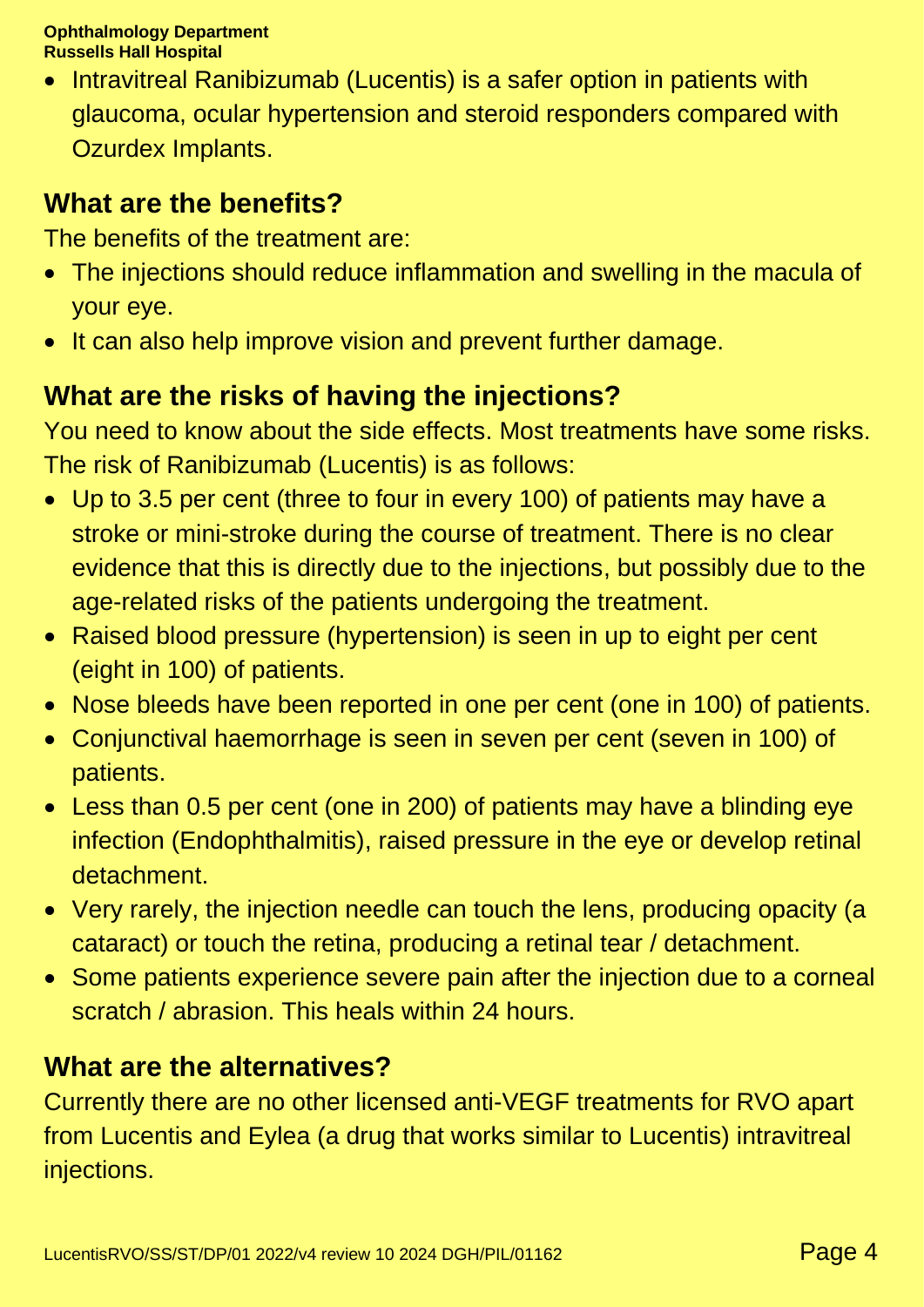## **Is there any reason why I cannot have the injections?**

- The injections cannot be given to people who have had a stroke, ministroke (TIA) or heart failure in the past three months.
- It will not be used in the presence of infection / inflammation in or around the surrounding tissues of the eye.
- They cannot be given 28 days prior to or after other intra-ocular surgery.
- The injections are unsuitable in pregnancy and are not usually recommended in breastfeeding women.
- The injections are unsuitable when using a local anaesthetic for patients with dementia or learning difficulties. Alternative solutions can be discussed with the patient and their carer.

## **'One Stop Service'**

The Trust is introducing a 'One Stop Service' for some intravitreal injections. A 'One Stop Service' is where an injection may be offered on the same day you attend the eye clinic. This may result in you having an extended waiting time in clinic, but it will mean you do not have to return on a separate occasion for your eye injection. A doctor or nurse will discuss this with you in the clinic.

## **Advice after eye injections**

#### **What should I expect after the injection?**

Your eye may feel painful for 24 to 48 hours. If necessary, you can take painkillers such as paracetamol or ibuprofen if you can take them (always read the label; do not exceed the recommended dose). If your eye becomes significantly red and painful with reduced vision, contact the **Urgent Referral Team** immediately on **01384 456111 ext. 3633**.

It is best to avoid products containing aspirin. However, if you take regular soluble aspirin (75mg), you can continue to take it as advised by your GP.

If you have bruising on or around the eye, this should fade gradually over the next couple of weeks.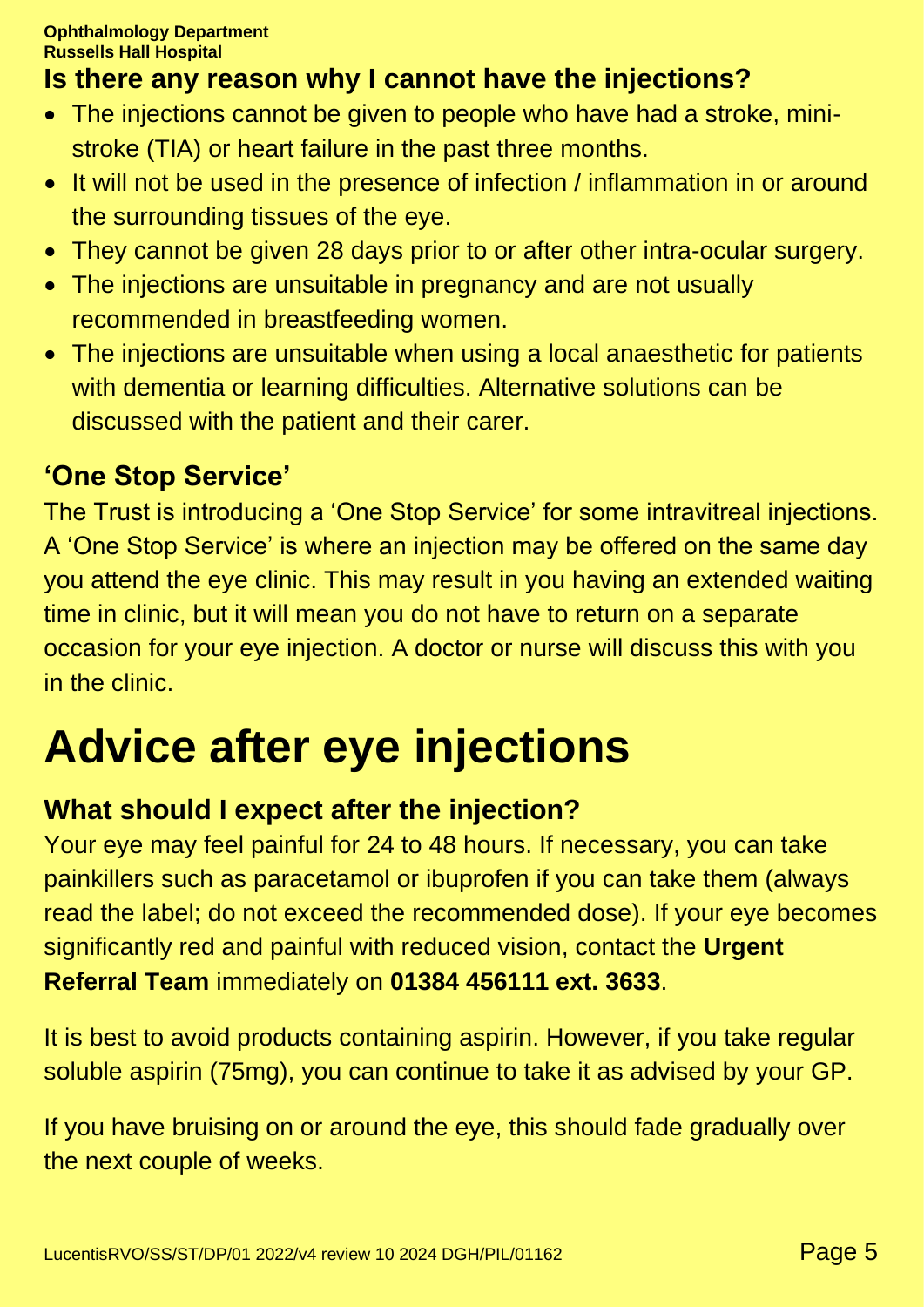At times, a tiny air bubble can be introduced into the eye during the injection.

This appears as a round, dark floater in the centre of your vision the day after the injection. Do not be alarmed as this will get smaller and should disappear within 48 hours.

Rarely, the surface of the eye can get scratched during the injection process. This can cause sharp, sudden pain three to six hours after the injection. If this happens it is easy to treat, so please get in touch with the **Urgent Referral Team**, Russells Hall Hospital Eye Clinic on **01384 456111 ext. 3633** (9am to 4.30pm, Monday to Friday).

#### **What do I need to do?**

If you have an eye pad to prevent the cornea from being scratched or damaged, you can gently remove this the next morning. The eye pad may be slightly bloodstained, but this is nothing to worry about.

You can clean your eye the morning after your injection with cool boiled water and a small piece of cotton wool or lint. Close your eye first, and then gently wipe from inner corner of the eye to the outer corner of the eye, using a fresh piece of cotton wool or lint each time and for each eye.

If you were prescribed antibiotic drops to use at home, continue to use them for five days. If you have been prescribed glaucoma eye drops, you should use them on the morning of the injection, but not after the injection for the rest of that day. The next day you should start your glaucoma eye drops again using a new bottle.

#### **What if I have any problems or questions after reading this leaflet?**

**If there is anything you do not understand, or you are concerned or worried about any part of the treatment**, contact:

The **Urgent Referral Clinic** team at Russells Hall Hospital Eye Clinic on **01384 456111 ext. 3633** (9am to 4.30pm, Monday to Friday).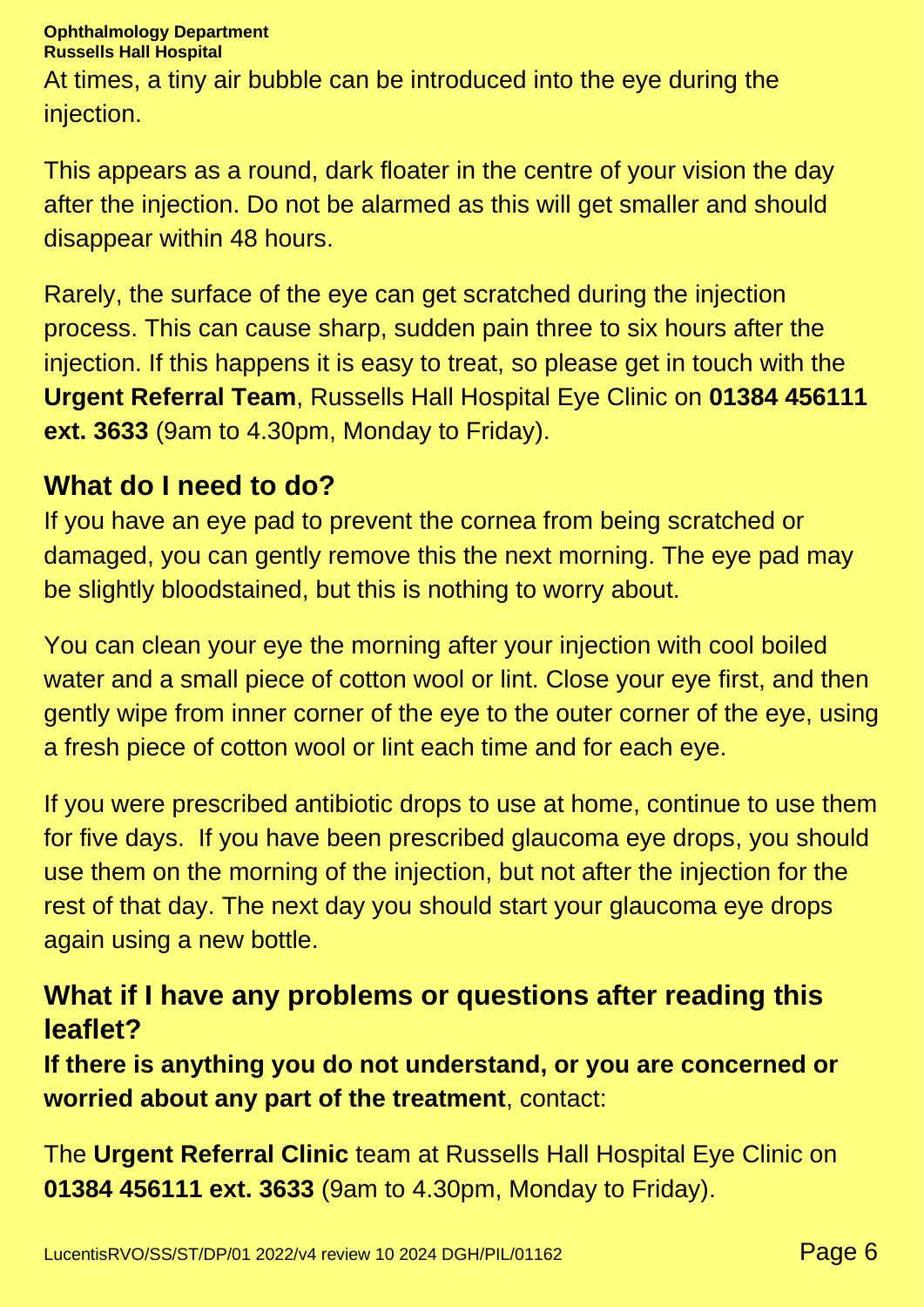## **Eye emergency, out of hours**

In case of an eye emergency after the closing hours of the Eye Clinic at Russells Hall (including weekends and bank holidays), please contact:

#### **Birmingham and Midland Eye Centre on 0121 507 4440**

The doctor on call is usually based at the Eye Centre, City Hospital, Dudley Road, Birmingham. They may need to call you back, and if necessary, they will arrange for you to visit them.

**Note:** the information in this booklet is provided for information only. The information found is **not** a substitute for professional medical advice or care by a qualified doctor or other health care professional. **Always** check with your doctor if you have any concerns about your condition or treatment. This is only indicative and general information for the procedure. Individual experiences may vary and all the points may not apply to all patients at all times. Please discuss your individual circumstances with your eye doctor.

## **Author: Mr S Shafquat FRCS, FRCOphth Consultant ophthalmologist Retina lead**

This leaflet can be downloaded or printed from <http://dgft.nhs.uk/services-and-wards/ophthalmology/>